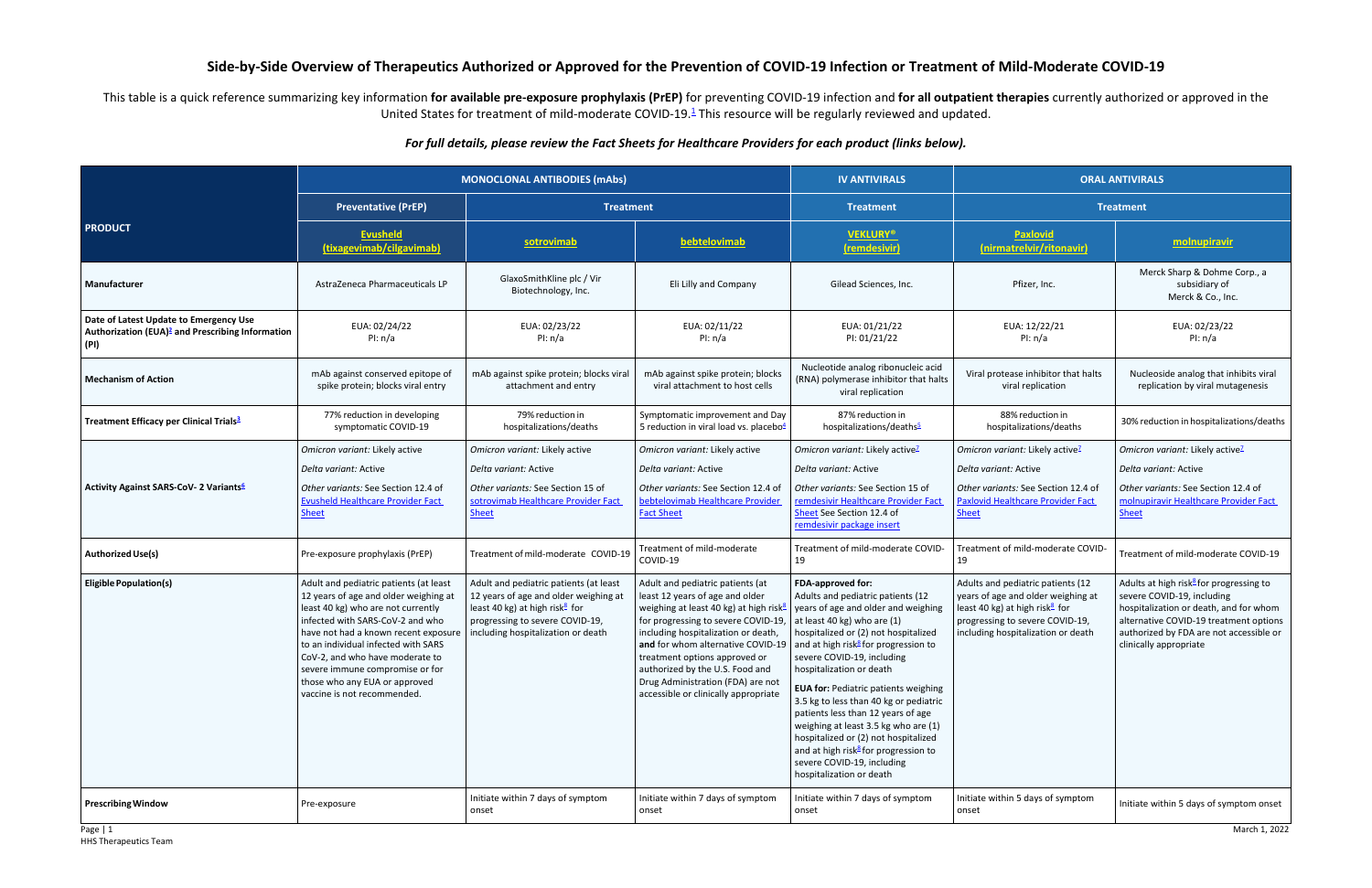|                                                   | <b>MONOCLONAL ANTIBODIES (mAbs)</b>                                                                                                                                                                                                                                                                                         |                                                                                                                                                                                                                                                                                                                  |                                                                                                                                                                                                                                                                                                                                                                                                                                          | <b>IV ANTIVIRALS</b>                                                                                                                                                                                                                                                                                                                                                                                                                                                                                                                                                                                                                                                            | <b>ORAL ANTIVIRALS</b>                                                                                                                                                                                                         |                                                                                                                                                                                                                                                                                                                                                                                                                                                                                                                                           |
|---------------------------------------------------|-----------------------------------------------------------------------------------------------------------------------------------------------------------------------------------------------------------------------------------------------------------------------------------------------------------------------------|------------------------------------------------------------------------------------------------------------------------------------------------------------------------------------------------------------------------------------------------------------------------------------------------------------------|------------------------------------------------------------------------------------------------------------------------------------------------------------------------------------------------------------------------------------------------------------------------------------------------------------------------------------------------------------------------------------------------------------------------------------------|---------------------------------------------------------------------------------------------------------------------------------------------------------------------------------------------------------------------------------------------------------------------------------------------------------------------------------------------------------------------------------------------------------------------------------------------------------------------------------------------------------------------------------------------------------------------------------------------------------------------------------------------------------------------------------|--------------------------------------------------------------------------------------------------------------------------------------------------------------------------------------------------------------------------------|-------------------------------------------------------------------------------------------------------------------------------------------------------------------------------------------------------------------------------------------------------------------------------------------------------------------------------------------------------------------------------------------------------------------------------------------------------------------------------------------------------------------------------------------|
|                                                   | <b>Preventative (PrEP)</b>                                                                                                                                                                                                                                                                                                  | <b>Treatment</b>                                                                                                                                                                                                                                                                                                 |                                                                                                                                                                                                                                                                                                                                                                                                                                          | <b>Treatment</b>                                                                                                                                                                                                                                                                                                                                                                                                                                                                                                                                                                                                                                                                | <b>Treatment</b>                                                                                                                                                                                                               |                                                                                                                                                                                                                                                                                                                                                                                                                                                                                                                                           |
| <b>PRODUCT</b>                                    | <b>Evusheld</b><br>(tixagevimab/cilgavimab)                                                                                                                                                                                                                                                                                 | sotrovimab                                                                                                                                                                                                                                                                                                       | bebtelovimab                                                                                                                                                                                                                                                                                                                                                                                                                             | <b>VEKLURY®</b><br>(remdesivir)                                                                                                                                                                                                                                                                                                                                                                                                                                                                                                                                                                                                                                                 | Paxlovid<br>(nirmatrelvir/ritonavir)                                                                                                                                                                                           | molnupiravir                                                                                                                                                                                                                                                                                                                                                                                                                                                                                                                              |
| <b>Testing Requirements</b>                       | None                                                                                                                                                                                                                                                                                                                        | Positive direct SARS-CoV-2 viral test                                                                                                                                                                                                                                                                            | Positive direct SARS-CoV-2 viral test                                                                                                                                                                                                                                                                                                                                                                                                    | Positive direct SARS-CoV-2 viral test<br>Baseline renal function required<br>under EUA for pediatric patients<br>Pediatric patients (greater than 28<br>days old) must have an estimated<br>glomerular filtration rate (eGFR)<br>determined. Full-term neonates (at<br>least 7 days to less than or equal to<br>28 days old) must have serum<br>creatinine determined before<br>starting VEKLURY and be monitored<br>during treatment as clinically<br>appropriate<br>Before starting and during treatment<br>as clinically appropriate, perform<br>renal and hepatic laboratory testing<br>Assess prothrombin time before<br>starting and monitor as clinically<br>appropriate | Positive direct SARS-CoV-2 viral test                                                                                                                                                                                          | Positive direct SARS-CoV-2 viral test                                                                                                                                                                                                                                                                                                                                                                                                                                                                                                     |
| <b>History Requirements</b>                       | Not specified                                                                                                                                                                                                                                                                                                               | Not specified                                                                                                                                                                                                                                                                                                    | Not specified                                                                                                                                                                                                                                                                                                                                                                                                                            | Not specified                                                                                                                                                                                                                                                                                                                                                                                                                                                                                                                                                                                                                                                                   | Not specified                                                                                                                                                                                                                  | Assessment of pregnancy status                                                                                                                                                                                                                                                                                                                                                                                                                                                                                                            |
| <b>Limitations of Authorized Use</b>              | Not authorized for:<br>• For treatment of COVID-19<br>• For post-exposure prophylaxis of<br>COVID-19 in individuals who have<br>been exposed to someone infected<br>with SARS-CoV-2.<br>In individuals who have received a<br>COVID-19 vaccine, Evusheld should be<br>administered at least two weeks after<br>vaccination. | Not authorized for:<br>• Patients who are hospitalized due to<br>COVID-19<br>• Patients who require oxygen<br>therapy due to COVID-19 OR<br>Require an increase in baseline oxygen<br>flow rate due to COVID-19 (in those on<br>chronic oxygen therapy due to<br>underlying non-COVID-19 related<br>comorbidity) | Not authorized for:<br>• Patients less than 12 years of age<br>and less than 40 kg<br>• Patients who are hospitalized<br>due to COVID-19<br>• Patients who require oxygen<br>therapy due to COVID-19 OR<br>Require an increase in baseline<br>oxygen flow rate and/or respiratory<br>support due to COVID-19 and are<br>on chronic oxygen therapy and/or<br>respiratory support due to<br>underlying non-COVID-19 related<br>comorbidity | Not authorized for:<br>• Patients weighing less than 3.5 kg                                                                                                                                                                                                                                                                                                                                                                                                                                                                                                                                                                                                                     | Not authorized for:<br>Patients requiring hospitalization<br>due to severe or critical COVID-19.<br>Pre-exposure or post-exposure<br>prophylaxis for prevention of<br>COVID-19.<br>• Use for longer than 5 consecutive<br>days | Not authorized for:<br>• Patients less than 18 years of age<br>Initiation in patients who are<br>hospitalized due to COVID-19.<br>Use for longer than 5 consecutive<br>days.<br>Pre-exposure or post-exposure<br>prophylaxis for prevention of COVID-<br>19                                                                                                                                                                                                                                                                               |
| <b>Family Planning Considerations</b><br>Page   2 | None                                                                                                                                                                                                                                                                                                                        | None                                                                                                                                                                                                                                                                                                             | None                                                                                                                                                                                                                                                                                                                                                                                                                                     | None                                                                                                                                                                                                                                                                                                                                                                                                                                                                                                                                                                                                                                                                            | Ritonavir may reduce the efficacy of<br>combined hormonal contraceptives.<br>Patients should use an effective<br>alternative contraceptive method or<br>an additional barrier method of<br>contraception.                      | Not recommended for use during<br>pregnancy because may cause fetal<br>harm when given to pregnant<br>individuals based on animal<br>reproduction studies. Authorized for use<br>in pregnancy only if benefits would<br>outweigh risks for the individual patient;<br>documentation requirements apply.<br>Females of childbearing potential should<br>be advised of potential risk to a fetus<br>and should use a reliable method of<br>contraception correctly and consistently,<br>as applicable, for the duration of<br>March 1, 2022 |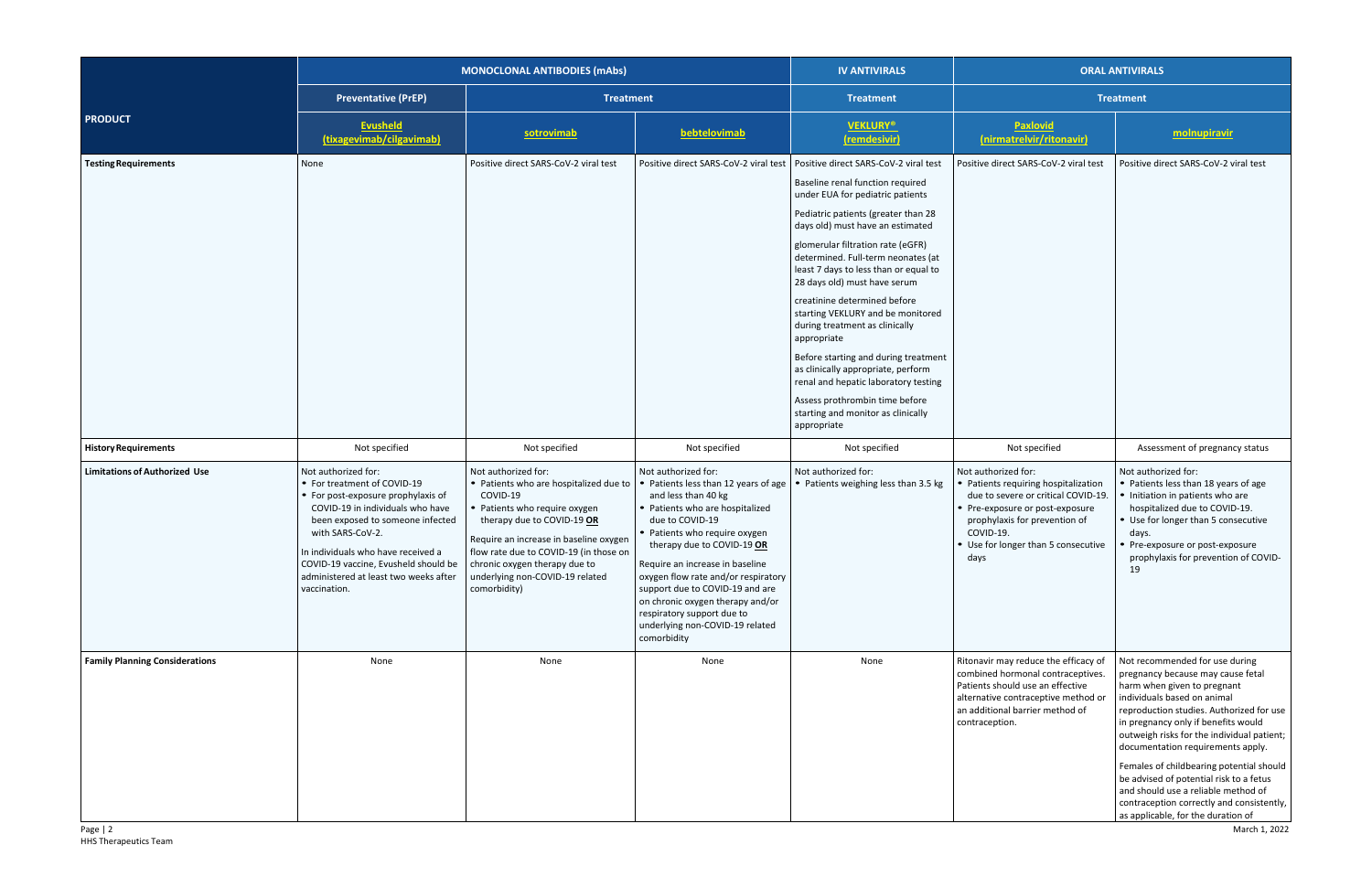|                                |                                                                                                                                                                                                                                                                                                                                                                                                                                                                                                                                                                  | <b>MONOCLONAL ANTIBODIES (mAbs)</b>                                                                                                          |                                                                              | <b>IV ANTIVIRALS</b><br><b>ORAL ANTIVIRALS</b>                                                                                                                                                                                                                                                                                                                 |                                                                                                                                                                                                                                                                                                                                                                                                                                                                                                                                 |                                                                                                                                                                                                                                                                                                                               |
|--------------------------------|------------------------------------------------------------------------------------------------------------------------------------------------------------------------------------------------------------------------------------------------------------------------------------------------------------------------------------------------------------------------------------------------------------------------------------------------------------------------------------------------------------------------------------------------------------------|----------------------------------------------------------------------------------------------------------------------------------------------|------------------------------------------------------------------------------|----------------------------------------------------------------------------------------------------------------------------------------------------------------------------------------------------------------------------------------------------------------------------------------------------------------------------------------------------------------|---------------------------------------------------------------------------------------------------------------------------------------------------------------------------------------------------------------------------------------------------------------------------------------------------------------------------------------------------------------------------------------------------------------------------------------------------------------------------------------------------------------------------------|-------------------------------------------------------------------------------------------------------------------------------------------------------------------------------------------------------------------------------------------------------------------------------------------------------------------------------|
|                                | <b>Preventative (PrEP)</b>                                                                                                                                                                                                                                                                                                                                                                                                                                                                                                                                       | <b>Treatment</b>                                                                                                                             |                                                                              | <b>Treatment</b>                                                                                                                                                                                                                                                                                                                                               | <b>Treatment</b>                                                                                                                                                                                                                                                                                                                                                                                                                                                                                                                |                                                                                                                                                                                                                                                                                                                               |
| <b>PRODUCT</b>                 | <b>Evusheld</b><br>(tixagevimab/cilgavimab)                                                                                                                                                                                                                                                                                                                                                                                                                                                                                                                      | sotrovimab                                                                                                                                   | bebtelovimab                                                                 | <b>VEKLURY®</b><br>(remdesivir)                                                                                                                                                                                                                                                                                                                                | <b>Paxlovid</b><br>(nirmatrelvir/ritonavir)                                                                                                                                                                                                                                                                                                                                                                                                                                                                                     | molnupiravir                                                                                                                                                                                                                                                                                                                  |
|                                |                                                                                                                                                                                                                                                                                                                                                                                                                                                                                                                                                                  |                                                                                                                                              |                                                                              |                                                                                                                                                                                                                                                                                                                                                                |                                                                                                                                                                                                                                                                                                                                                                                                                                                                                                                                 | treatment and for 4 days after the last<br>dose of molnupiravir.<br>Males of reproductive potential who are<br>sexually active with females of<br>childbearing potential should use a<br>reliable method of contraception<br>correctly and consistently during<br>treatment and for at least 3 months<br>after the last dose. |
| <b>Contraindications</b>       | Individuals with previous severe<br>hypersensitivity reactions, including<br>anaphylaxis, to any component of<br>Evusheld                                                                                                                                                                                                                                                                                                                                                                                                                                        | Patients who have a history of<br>anaphylaxis to sotrovimab or to any of<br>the excipients in the formulation                                | None                                                                         | Patients with a history of clinically<br>significant hypersensitivity reactions<br>to VEKLURY or any components of<br>the product.<br>Consider discontinuing VEKLURY if<br>ALT levels increase to greater than 10<br>times the upper limit of normal.<br>Discontinue VEKLURY if ALT elevation<br>is accompanied by signs or symptoms<br>of liver Inflammation. | Individuals with significant<br>hypersensitivity reactions to any<br>component of Paxlovid.<br>Co-administration with drugs highly<br>dependent on CYP3A for clearance<br>and for which elevated<br>concentrations are associated with<br>serious and/or life-threatening<br>reactions.<br>Co-administration with potent CYP3A<br>inducers where significantly reduced<br>nirmatrelvir or ritonavir plasma<br>concentrations may be associated<br>with the potential for loss of virologic<br>response and possible resistance. | None                                                                                                                                                                                                                                                                                                                          |
| <b>Administration Route(s)</b> | IM Injection                                                                                                                                                                                                                                                                                                                                                                                                                                                                                                                                                     | IV Infusion                                                                                                                                  | IV Injection                                                                 | IV Infusion                                                                                                                                                                                                                                                                                                                                                    | Oral                                                                                                                                                                                                                                                                                                                                                                                                                                                                                                                            | Oral                                                                                                                                                                                                                                                                                                                          |
| <b>Dosage</b>                  | 300 mg of tixagevimab (100 mg/mL)<br>and 300 mg of cilgavimab (100 mg/mL)<br>via two separate 3.0 mL consecutive<br>intramuscular (IM) injections of each<br>product.<br>Patients who received previously (150<br>mg of tixagevimab and 150 mg of<br>cilgavimab) should receive a second<br>dose (150 mg of tixagevimab and 150<br>mg of cilgavimab) as soon as possible.<br>The SARS-CoV-2 variants circulating in<br>the US when Evusheld may need to be<br>redosed are not known at this time,<br>therefore, repeat dosing<br>recommendations cannot be made. | 500 mg single infusion following<br>dilution administered over 15 minutes<br>for 50-mL infusion bag or 30 minutes<br>for 100-mL infusion bag | 175 mg/2 mL (87.5 mg/mL)<br>administered via IV injection over<br>30 seconds | For adults and pediatric patients age<br>at least 12 years and older and<br>weight at least 40 kg or greater:<br>200 mg on Day 1 followed by once-<br>daily maintenance doses of 100 mg<br>on Day 2 and Day 3 via intravenous<br>infusion<br>For other non-hospitalized<br>populations, see below                                                              | 300 mg nirmatrelvir (two 150 mg<br>tablets) with 100 mg ritonavir (one<br>100 mg tablet) with all three tablets<br>taken together orally twice daily for 5<br>days, can be taken with or without<br>food [see Clinical Pharmacology<br>(12.3)]. The tablets should be<br>swallowed whole and not chewed,<br>broken, or crushed<br>For patients with renal impairment,<br>see below                                                                                                                                              | 800 mg (four 200 mg capsules) taken<br>orally every 12 hours for 5 days, with or<br>without food                                                                                                                                                                                                                              |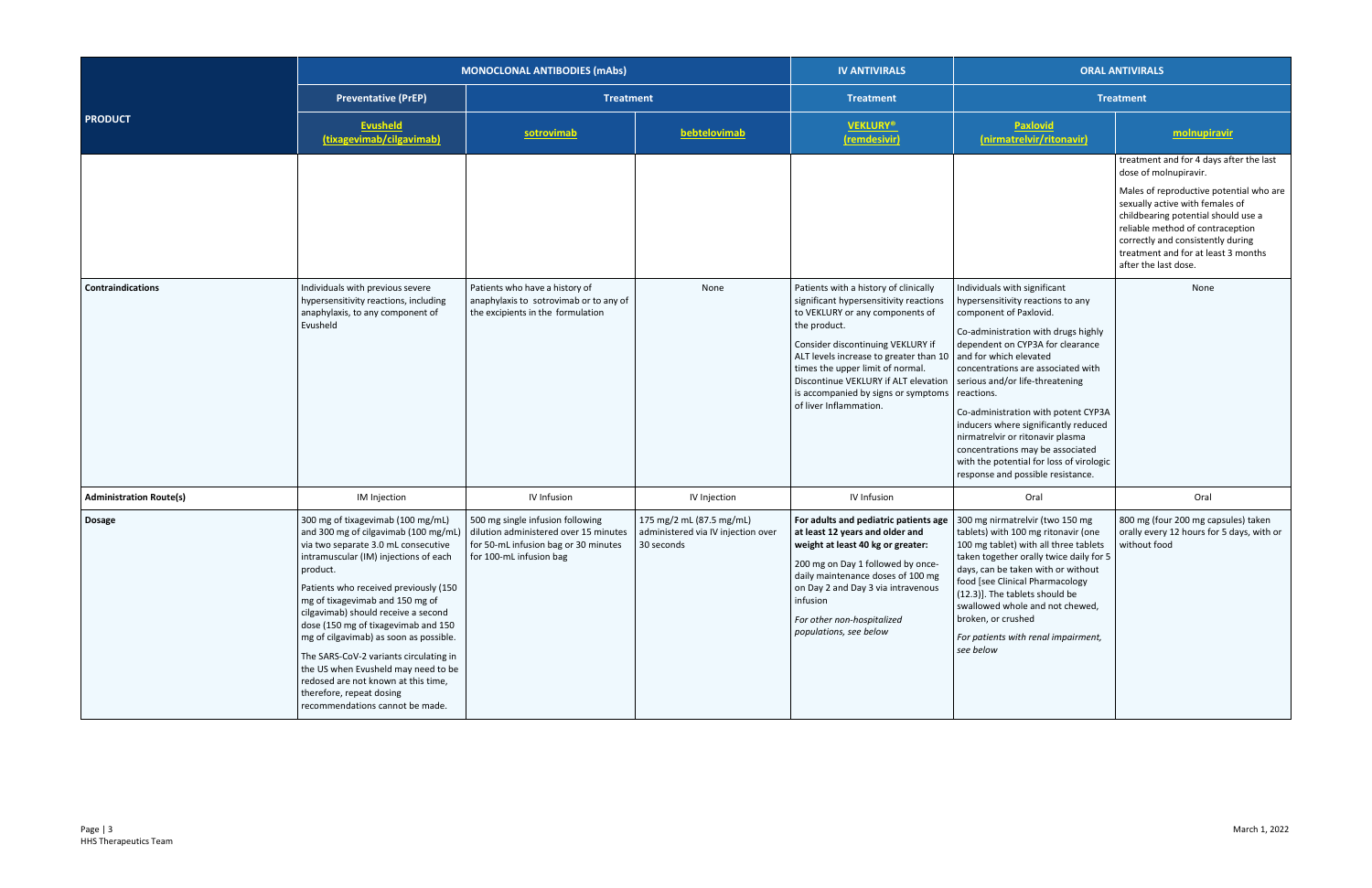|                                                                | <b>MONOCLONAL ANTIBODIES (mAbs)</b>                                                                                                                                                                                                                     |                                                                                                                                                              |                                                                                                                                                                                                                                        | <b>IV ANTIVIRALS</b>                                                                                                                                                                                                                                                                                                                                                                                                                                                                                                                                                                                                                                        |                                                                                                                                                                                                                                                                                                                                                                                                                                                                                                                                                                                                                                                                                                                                                                    | <b>ORAL ANTIVIRALS</b>                                                                                                                                                                                                                                                                                       |  |
|----------------------------------------------------------------|---------------------------------------------------------------------------------------------------------------------------------------------------------------------------------------------------------------------------------------------------------|--------------------------------------------------------------------------------------------------------------------------------------------------------------|----------------------------------------------------------------------------------------------------------------------------------------------------------------------------------------------------------------------------------------|-------------------------------------------------------------------------------------------------------------------------------------------------------------------------------------------------------------------------------------------------------------------------------------------------------------------------------------------------------------------------------------------------------------------------------------------------------------------------------------------------------------------------------------------------------------------------------------------------------------------------------------------------------------|--------------------------------------------------------------------------------------------------------------------------------------------------------------------------------------------------------------------------------------------------------------------------------------------------------------------------------------------------------------------------------------------------------------------------------------------------------------------------------------------------------------------------------------------------------------------------------------------------------------------------------------------------------------------------------------------------------------------------------------------------------------------|--------------------------------------------------------------------------------------------------------------------------------------------------------------------------------------------------------------------------------------------------------------------------------------------------------------|--|
|                                                                | <b>Preventative (PrEP)</b><br><b>Treatment</b>                                                                                                                                                                                                          |                                                                                                                                                              | <b>Treatment</b>                                                                                                                                                                                                                       | <b>Treatment</b>                                                                                                                                                                                                                                                                                                                                                                                                                                                                                                                                                                                                                                            |                                                                                                                                                                                                                                                                                                                                                                                                                                                                                                                                                                                                                                                                                                                                                                    |                                                                                                                                                                                                                                                                                                              |  |
| <b>PRODUCT</b>                                                 | <b>Evusheld</b><br>(tixagevimab/cilgavimab)                                                                                                                                                                                                             | sotrovimab                                                                                                                                                   | bebtelovimab                                                                                                                                                                                                                           | <b>VEKLURY®</b><br>(remdesivir)                                                                                                                                                                                                                                                                                                                                                                                                                                                                                                                                                                                                                             | <b>Paxlovid</b><br>(nirmatrelvir/ritonavir)                                                                                                                                                                                                                                                                                                                                                                                                                                                                                                                                                                                                                                                                                                                        | molnupiravir                                                                                                                                                                                                                                                                                                 |  |
| <b>Dosage for Special Populations</b>                          | Pediatric patients at least 12 years or<br>older, and weighing at least 40 kg: no<br>dosage adjustment<br>Pregnancy or Lactation - No dosage<br>adjustment<br>Geriatrics: No dosage adjustment<br>Renal: No dosage adjustment<br>Hepatic: Not specified | Pediatrics: If eligible, no dosage<br>adjustment<br>Pregnancy or Lactation: No dosage<br>adjustment<br>Renal: No dosage adjustment<br>Hepatic: Not specified | Pediatrics: If eligible, no dosage<br>adjustment<br>Pregnancy or Lactation: No dosage<br>adjustment<br>Geriatrics: No dosage adjustment<br>Renal: No dosage adjustment<br>Hepatic: No dosage adjustment for<br>mild hepatic impairment | Pediatric patients weighing at least<br>3.5 kg and less than 40 kg:<br>5 mg/kg on Day 1 followed by 2.5<br>mg/kg once daily Days 2-3<br>Pediatric patients age younger than<br>12 years and weighing 40 kg or<br>greater: 200 mg on Day 1 followed<br>by once-daily maintenance doses of<br>100 mg on Day 2 and Day 3 via<br>intravenous infusion.<br>Renal: Not recommended in adult<br>patients or pediatric patients<br>(greater than 28 days old) with eGFR<br>less than 30 mL/min.<br>Not recommended in full-term<br>neonates (at least 7 days to less thar<br>or equal to 28 days old) with serum<br>creatinine greater than or equal to 1<br>mg/dL. | Pediatric patients at least 12 years<br>or older, and weighing at least 40<br>kg, no dosage adjustment<br>Pregnancy or Lactation: No dosage<br>adjustment<br>Renal: No dosage adjustment is<br>needed in patients with mild renal<br>impairment.<br>Dose reduction for moderate renal<br>impairment (eGFR ≥30 to <60<br>mL/min): 150 mg nirmatrelvir (one<br>150 mg tablet) with 100 mg ritonavir<br>(one 100 mg tablet), with both<br>tablets taken together twice daily for<br>5 days.<br>Paxlovid is not recommended in<br>patients with severe renal<br>impairment (eGFR <30 mL/min).<br>Hepatic: No dosage adjustment for<br>mild or moderate hepatic<br>impairment.<br>Paxlovid is not recommended for use<br>in patients with severe hepatic<br>impairment. | Pediatrics: Not eligible, as it may affect<br>bone and cartilage growth.<br><b>Pregnancy or Lactation: Not</b><br>recommended for use during pregnancy.<br>Breastfeeding not recommended during<br>treatment or for 4 days after final dose.<br>Renal: No dosage adjustment<br>Hepatic: No dosage adjustment |  |
| <b>Post-Administration Observation Period</b>                  | One hour                                                                                                                                                                                                                                                | One hour                                                                                                                                                     | One hour                                                                                                                                                                                                                               | One hour                                                                                                                                                                                                                                                                                                                                                                                                                                                                                                                                                                                                                                                    | None                                                                                                                                                                                                                                                                                                                                                                                                                                                                                                                                                                                                                                                                                                                                                               | None                                                                                                                                                                                                                                                                                                         |  |
| Adverse Events (from Clinical Trials) <sup>2</sup><br>Page   4 | Injection site reactions (1%); One case<br>of anaphylaxis<br>Other adverse events:<br>Headache (6%), fatigue (4%), and<br>cough (3%) Injection site reactions<br>(1%); One case of anaphylaxis                                                          | Infusion-related reactions (1%); one<br>case of anaphylaxis<br>Other adverse events:<br>pyrexia, chills, dizziness, dyspnea,<br>pruritus, and rash           | Adverse reactions were infusion-<br>related reactions (0.3%), pruritus<br>(0.3%), and rash (0.8%)<br>Most common adverse events:<br>nausea (0.8%) and vomiting (0.7%)                                                                  | Adverse events <sup>5</sup> (incidence ≥1%)<br>were nausea (10.8%), headache<br>(5.7%), cough (3.6%), diarrhea<br>(3.9%), dyspnea (2.5%), fatigue<br>(3.6%), ageusia (2.9%), anosmia<br>(3.2%), dizziness (1.8%), and chills<br>(2.2%)                                                                                                                                                                                                                                                                                                                                                                                                                      | Adverse events (incidence ≥1% and<br>≥5 patient difference) were<br>dysgeusia (6%), diarrhea (3%),<br>hypertension (1%), and myalgia (1%)                                                                                                                                                                                                                                                                                                                                                                                                                                                                                                                                                                                                                          | Adverse events (incidence ≥1%) were<br>diarrhea (2%), nausea (1%), and<br>dizziness (1%)<br>Lab abnormalities:<br>Selected Grade 3 and 4 laboratory<br>abnormalities in chemistry (ALT, AST,<br>creatinine, and lipase) and hematology<br>March 1, 2022                                                      |  |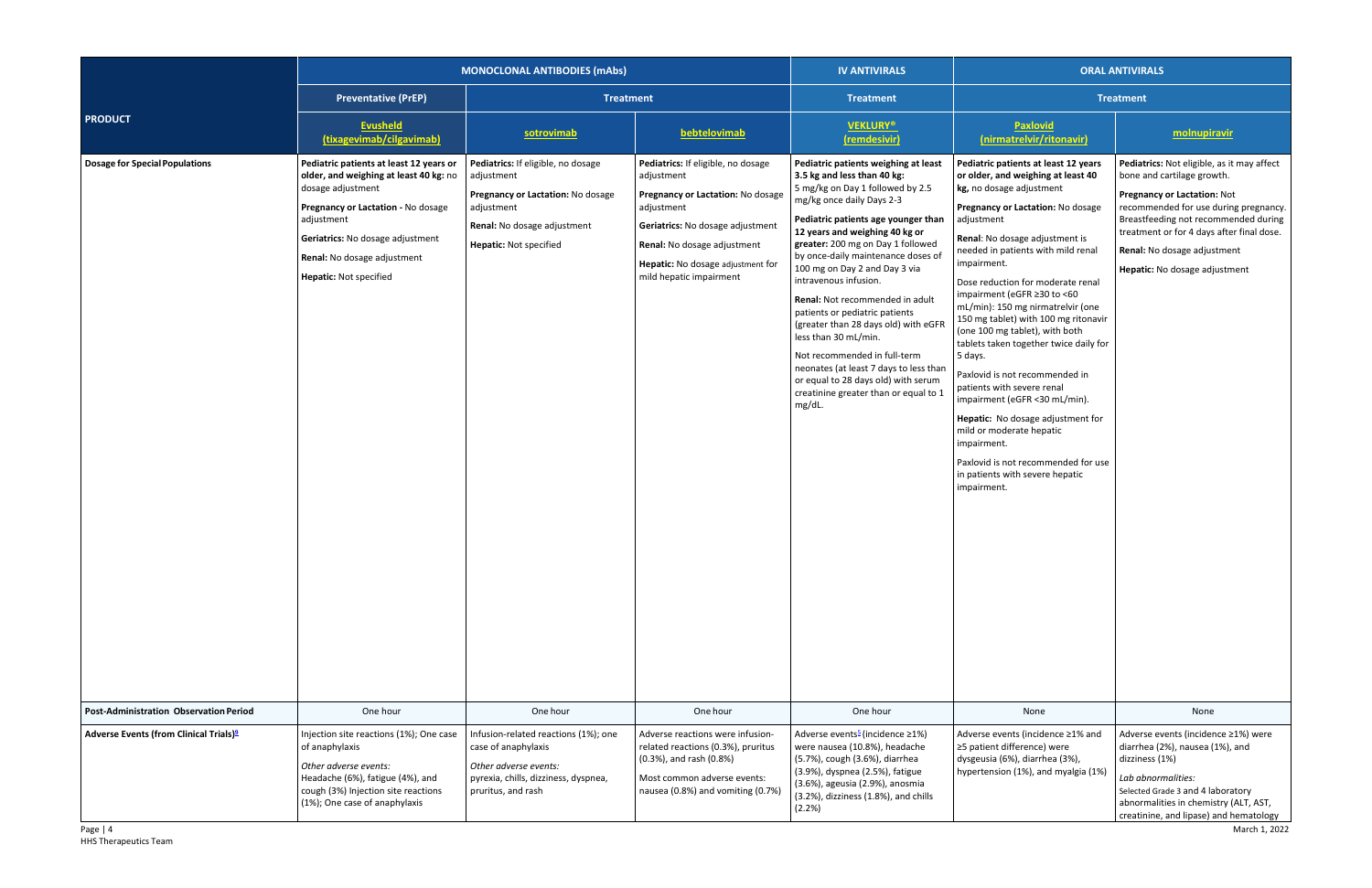|                                                                                             |                                                                                                                                                                                                                            | <b>MONOCLONAL ANTIBODIES (mAbs)</b>                                                                                                                                                                                           |                                                                                                                                                                                                                                                                                                                                                                                                            | <b>IV ANTIVIRALS</b>                                                                                                                                                                                                                                                                                                                                                                | <b>ORAL ANTIVIRALS</b>                                                                                                                                                                                                                                                                                                                        |                                                                                                                                                                                                                                                                                                                                              |
|---------------------------------------------------------------------------------------------|----------------------------------------------------------------------------------------------------------------------------------------------------------------------------------------------------------------------------|-------------------------------------------------------------------------------------------------------------------------------------------------------------------------------------------------------------------------------|------------------------------------------------------------------------------------------------------------------------------------------------------------------------------------------------------------------------------------------------------------------------------------------------------------------------------------------------------------------------------------------------------------|-------------------------------------------------------------------------------------------------------------------------------------------------------------------------------------------------------------------------------------------------------------------------------------------------------------------------------------------------------------------------------------|-----------------------------------------------------------------------------------------------------------------------------------------------------------------------------------------------------------------------------------------------------------------------------------------------------------------------------------------------|----------------------------------------------------------------------------------------------------------------------------------------------------------------------------------------------------------------------------------------------------------------------------------------------------------------------------------------------|
|                                                                                             | <b>Preventative (PrEP)</b>                                                                                                                                                                                                 | <b>Treatment</b>                                                                                                                                                                                                              |                                                                                                                                                                                                                                                                                                                                                                                                            | <b>Treatment</b>                                                                                                                                                                                                                                                                                                                                                                    |                                                                                                                                                                                                                                                                                                                                               | <b>Treatment</b>                                                                                                                                                                                                                                                                                                                             |
| <b>PRODUCT</b>                                                                              | <b>Evusheld</b><br>(tixagevimab/cilgavimab)                                                                                                                                                                                | sotrovimab                                                                                                                                                                                                                    | bebtelovimab                                                                                                                                                                                                                                                                                                                                                                                               | <b>VEKLURY®</b><br>(remdesivir)                                                                                                                                                                                                                                                                                                                                                     | Paxlovid<br>(nirmatrelvir/ritonavir)                                                                                                                                                                                                                                                                                                          | molnupiravir                                                                                                                                                                                                                                                                                                                                 |
|                                                                                             | Other adverse events:<br>Headache (6%), fatigue (4%), and<br>cough (3%) Insomnia (1%), dizziness<br>(1%)<br>Cardiac serious adverse events (SAE)<br>were 0.6% vs 0.2% in the Evusheld and<br>placebo groups, respectively. | Clinical worsening vs. adverse events:<br>fever, hypoxia, increased respiratory<br>difficulty, arrhythmia, fatigue, and<br>altered mental status<br>Post-Authorization Experience:<br>Immune System Disorders:<br>Anaphylaxis | Infusion-related reactions may<br>include fever, difficulty breathing,<br>reduced oxygen saturation, chills,<br>fatigue, arrhythmia, chest pain or<br>discomfort, weakness, altered<br>mental status, nausea, headache,<br>bronchospasm, hypotension,<br>hypertension, angioedema, throat<br>irritation, rash including urticaria,<br>pruritus, myalgia, vasovagal<br>reactions dizziness, and diaphoresis | Lab abnormalities <sup>5</sup> :<br>All grade 3 or higher (10.8%)<br>Limited clinical data available for<br>VEKLURY in pediatric patients<br>weighing 3.5 kg to less than 40 kg or<br>pediatric patients less than 12 years<br>of age weighing at least 3.5 kg.<br>Serious and unexpected adverse<br>events may occur that have not been<br>previously reported with VEKLURY<br>use |                                                                                                                                                                                                                                                                                                                                               | (hemoglobin, platelets, and leukocytes)<br>parameters all occurred at a rate ≤2%<br><b>Post-Authorization Experience:</b><br>Immune System Disorders:<br>hypersensitivity, anaphylaxis,<br>angioedema<br>Skin and Subcutaneous Tissue Disorders:<br>erythema, rash, urticaria                                                                |
| <b>Potential for Drug-Drug Interactions</b>                                                 | Unlikely                                                                                                                                                                                                                   | Unlikely                                                                                                                                                                                                                      | Unlikely                                                                                                                                                                                                                                                                                                                                                                                                   | Low<br>Fact Sheet [Drug Interactions<br>Section (10)]<br>PI [See Section (7)]                                                                                                                                                                                                                                                                                                       | Moderate/High<br>[see Fact Sheet Drug Interactions Section<br>(7)]                                                                                                                                                                                                                                                                            | No drug interactions have been identified<br>based on the limited available data                                                                                                                                                                                                                                                             |
| <b>Potential for Patient Non-Compliance</b>                                                 | Minimal                                                                                                                                                                                                                    | Minimal                                                                                                                                                                                                                       | Minimal                                                                                                                                                                                                                                                                                                                                                                                                    | Moderate                                                                                                                                                                                                                                                                                                                                                                            | Moderate                                                                                                                                                                                                                                                                                                                                      | Moderate                                                                                                                                                                                                                                                                                                                                     |
| Cost to Patients for USG-Procured Drug <sup>10</sup>                                        | Medicare/Medicaid <sup>10</sup> : \$0<br>Private insurers: \$0                                                                                                                                                             | Medicare/Medicaid <sup>10</sup> : \$0<br>Private insurers: \$0                                                                                                                                                                | Medicare/Medicaid <sup>10</sup> : \$0<br>Private insurers: \$0                                                                                                                                                                                                                                                                                                                                             | Currently not procured by USG; cost<br>to patient for drug product varies                                                                                                                                                                                                                                                                                                           | Medicare/Medicaid <sup>10</sup> : \$0<br>Private insurers: \$0                                                                                                                                                                                                                                                                                | Medicare/Medicaid <sup>10</sup> : \$0<br>Private insurers: \$0                                                                                                                                                                                                                                                                               |
| <b>Provider Payment (Administration or Dispensing</b><br>Fee) <sup>10, 11, 12, 13, 14</sup> | Medicare: \$150.50 (most settings);<br>\$250.50 (beneficiary's home or<br>residence, in certain circumstances <sup>11</sup> )<br>Medicaid/Private insurers: Variable                                                       | Medicare: \$450 (healthcare settings);<br>\$750 (beneficiary's home or residence,<br>in certain circumstances <sup>11</sup> )<br>Medicaid/Private insurers: Variable                                                          | Medicare: \$350.50 (healthcare<br>settings); \$550.50 (beneficiary's<br>home or residence, in certain<br>circumstances <sup>11</sup> )<br>Medicaid/Private insurers: Variable                                                                                                                                                                                                                              | Medicare: For outpatient setting<br>refer to cms.gov/covid-19-FAQS<br>(ref Q30)<br>Medicaid/Private insurers: Variable                                                                                                                                                                                                                                                              | Provider may bill applicable<br>insurance or program for dispensing<br>fees. Medicare: CMS encourages Par<br>D sponsors to pay higher than the<br>usual negotiated dispensing fees<br>given the unique circumstances of<br>the PHE and administrative<br>requirements associated with<br>dispensing US Government-procured<br>oral antivirals | Provider may bill applicable insurance or<br>program for dispensing fees. Medicare:<br>CMS encourages Part D sponsors to pay<br>higher than the usual negotiated<br>dispensing fees given the unique<br>circumstances of the PHE and<br>administrative requirements associated<br>with dispensing US Government-<br>procured oral antivirals |
| <b>Product Availability</b>                                                                 | Variable by jurisdiction and healthcare<br>facility                                                                                                                                                                        | Variable by jurisdiction and healthcare<br>facility                                                                                                                                                                           | Variable by jurisdiction and<br>healthcare facility                                                                                                                                                                                                                                                                                                                                                        | Commercially available, not subject<br>to USG allocation limits                                                                                                                                                                                                                                                                                                                     | Variable by jurisdiction and<br>healthcare facility                                                                                                                                                                                                                                                                                           | Variable by jurisdiction and healthcare<br>facility                                                                                                                                                                                                                                                                                          |
| <b>Other Considerations</b>                                                                 | Healthcare provider who can legally<br>prescribe drugs, trained staff;<br>immediate access to resuscitation<br>meds;                                                                                                       | Infusion supplies; trained staff; IV<br>access; immediate access to<br>resuscitation meds; ability to activate<br>EMS                                                                                                         | Infusion supplies; trained staff; IV<br>access; immediate access to<br>resuscitation meds; ability to<br>activate EMS                                                                                                                                                                                                                                                                                      | Infusion supplies; trained staff; IV<br>access; immediate access to<br>resuscitation meds; ability to activate<br>EMS                                                                                                                                                                                                                                                               | May only be prescribed for an<br>individual patient by physicians,<br>advanced practice registered nurses<br>and physician assistants that are<br>licensed or authorized under state<br>law to prescribe drugs in the<br>therapeutic class to which Paxlovid<br>belongs (i.e., anti-infectives).                                              | May only be prescribed for an individual<br>patient by physicians, advanced practice<br>registered nurses, and physician<br>assistants that are licensed or authorized<br>under state law to prescribe drugs in the<br>therapeutic class to which molnupiravir<br>belongs (i.e., anti-infectives).                                           |
| <b>Product Websites</b>                                                                     | <b>Evusheld website</b>                                                                                                                                                                                                    | sotrovimab website                                                                                                                                                                                                            | bebtelovimab website                                                                                                                                                                                                                                                                                                                                                                                       | remdesivir website                                                                                                                                                                                                                                                                                                                                                                  | <b>Paxlovid website</b>                                                                                                                                                                                                                                                                                                                       | molnupiravir website                                                                                                                                                                                                                                                                                                                         |
| <b>Package Insert</b>                                                                       | N/A                                                                                                                                                                                                                        | N/A                                                                                                                                                                                                                           | N/A                                                                                                                                                                                                                                                                                                                                                                                                        | remdesivir package insert                                                                                                                                                                                                                                                                                                                                                           | N/A                                                                                                                                                                                                                                                                                                                                           | N/A                                                                                                                                                                                                                                                                                                                                          |
| <b>Fact Sheets for Healthcare Providers</b>                                                 | <b>Evusheld Healthcare Provider Fact</b><br><b>Sheet</b>                                                                                                                                                                   | sotrovimab Healthcare Provider Fact<br><b>Sheet</b>                                                                                                                                                                           | bebtelovimab Healthcare Provider<br><b>Fact Sheet</b>                                                                                                                                                                                                                                                                                                                                                      | remdesivir Healthcare Provider Fact<br><b>Sheet</b>                                                                                                                                                                                                                                                                                                                                 | <b>Paxlovid Healthcare Provider Fact</b><br><b>Sheet</b>                                                                                                                                                                                                                                                                                      | molnupiravir Healthcare Provider Fact<br><b>Sheet</b>                                                                                                                                                                                                                                                                                        |